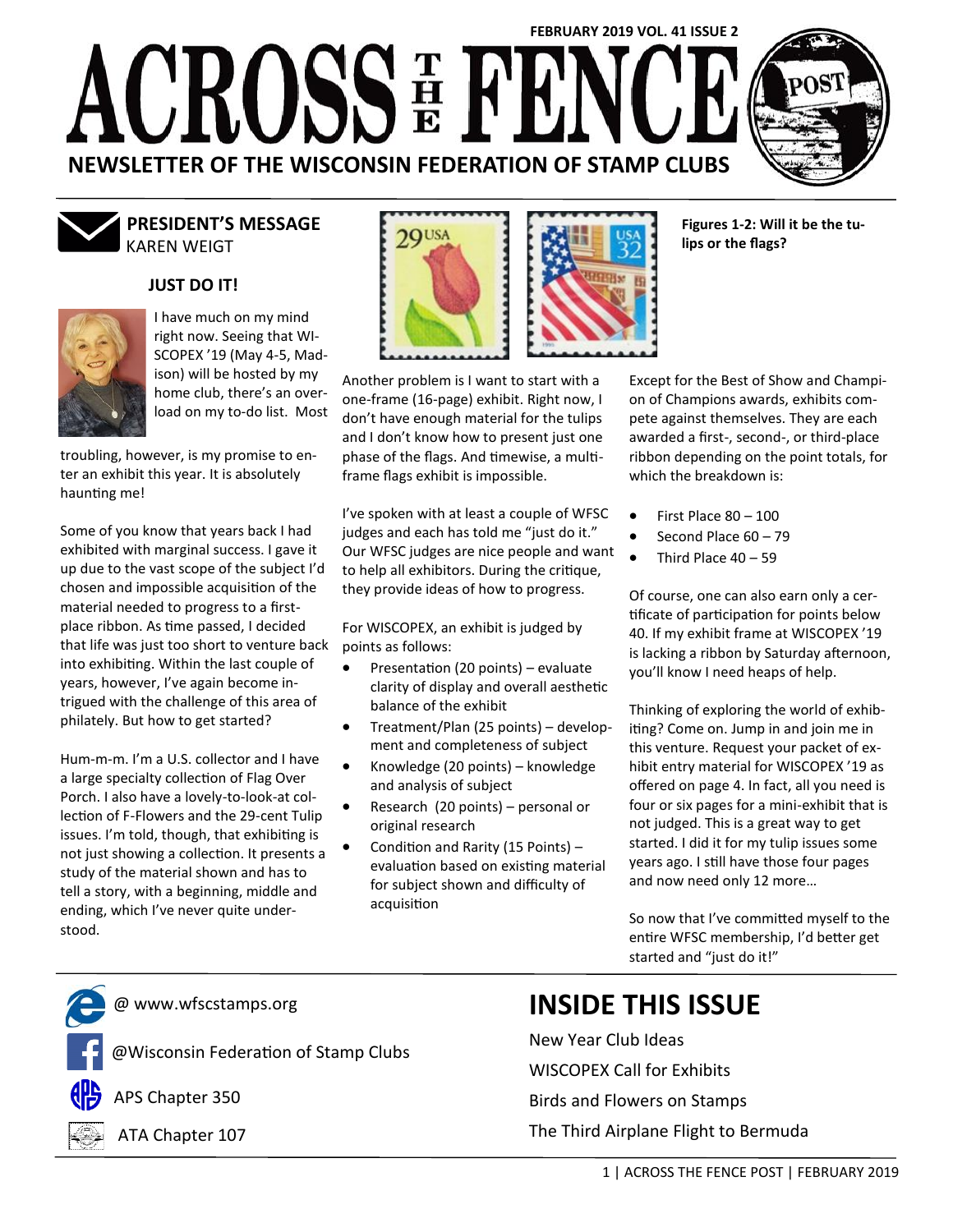



In this issue, we feature several interesting articles to intrigue both philatelists at all levels and non-collectors. First, Darlene Waterstreet of the Green Bay club writes about philatelic items featuring both birds and

Stamps—a popular subject throughout philately. Secondly, this issue features John Pare's third and final installment in his series of early flights to Bermuda.

Finally, I would like to draw attention to WISCOPEX. The show is Wisconsin's annual philatelic exhibition. This year's WISCOPEX will commemorate the 50th anniversary of man on the moon and will take place May 4-5 in Madison, Wisconsin. It is not too late to think about and submit an exhibit!

Sincerely,

Alex Gill Editor-in-Chief, *Across the Fence Post* Email: algill737@gmail.com



**STAMPFEST, March 2 & 3** Rockford, March 9 & 10

# **EDITOR'S LETTER CONTACT INFORMATION**

**PRESIDENT:**

**Karen Weigt**  4184 Rose Ct. Middleton, WI 53562 klweigt@gmail.com

#### **VICE PRESIDENT:**

**Greg Schmidt** 1978 Fox Burrow Ct. Neenah, WI 54956 gschmidt7@new.rr.com

#### **SECRETARY:**

**Clarence Davis** W4022 Linden Drive Malone, WI 53049 davisclarence@gmail.com

#### **TREASURER:**

**Allen E. Vick**  2090 River Estate Lane Stoughton, WI 53589 aavick2090@gmail.com

### **VP YOUTH DIVISION:**

**MaryAnn Bowman**  P.O. Box 1451 Waukesha, WI 53187 maryann15b@mac.com

## **EAST CENTRAL REGION VP:**

**Don Kurki**  kurki@sbcglobal.net -Fond du Lac Stamp Club -Kettle Moraine Coin & Stamp Club -Manitowoc Philatelic Society -Sheboygan Stamp Club

#### **SE REGION VP:**

**Art Schmitz**  pescador@milwpc.com -American Topical Association (Chapter 5) -Germany Philatelic Society (Chapter 18) -Milwaukee Philatelic Society -Waukesha County Philatelic Society -Wauwatosa Philatelic Society

#### **NE REGION VP: Ray D. Perry**

fiveperrys@athenet.com -Bay de Noc Stamp & Coin Club -Green Bay Philatelic Society -Northwoods Philatelic Society -Oshkosh Philatelic Society -Outagamie Philatelic Society -Wisconsin Postal History Society

#### **CENTRAL REGION VP: Chuck Rebek**

chasrebek@aol.com -Central Wisconsin Stamp Club -Chippewa Valley Stamp Club -Lakeland Stamp & Coin Club -Wisconsin Valley Philatelic Society

# **SW REGION VP:**

**John Paré**  pare16@mhtc.net -Badger Stamp Club -Baraboo Stamp Club -Janesville Stamp Club -Monroe Stamp & Postcard Club -Tri-State Stamp Club

*Across the Fence Post* is the official publication of the Wisconsin Federation of Stamp Clubs, Inc., a 501(c)3 non-profit organization. WFSC also is a life member of the APS (since 1953). For more information about WFSC, please visit the website, [www.wfscstamps.org.](http://www.wfscstamps.org)

*ATFP* is published monthly September through April, and every other month May through August (10 issues per year). News of Wisconsin collectors, club news and other gratis original philatelic features are welcomed. The editor accepts submissions in any format, but prefers email if possible. The editor reserves the right to make editorial changes to submitted copy. Material appearing in *ATFP* not carrying an individual copyright notice may be reproduced only by not-for-profit organizations, provided the author(s) and *ATFP* receive credit or attribution. All materials carrying an individual copyright notice are the sole property of the author(s).

Unless explicitly stated by an officer in conjunction with official WFSC business, opinions expressed by the editor or individual authors are not necessarily endorsed by the WFSC. Submission deadlines for editorial and advertising materials are the 1st of the month preceding month of publication (i.e. Jan. 1 for Feb. issue). Editorial matter should be sent to: Alex Gill, Editor *ATFP*, 709 Route 52, Apt. 6, Beacon, NY 12508. Phone: 262-343-6467 (algill737@gmail.com). Send advertising material to John St. Onge, Advertising Manager, *ATFP*, P.O. Box 123, Wales, WI 53183-0123. Phone 262-893-5210 (jcstonge@gmail.com). For a complete list of advertising rates and policies (display, classified, and listings), request a copy from the advertising manager.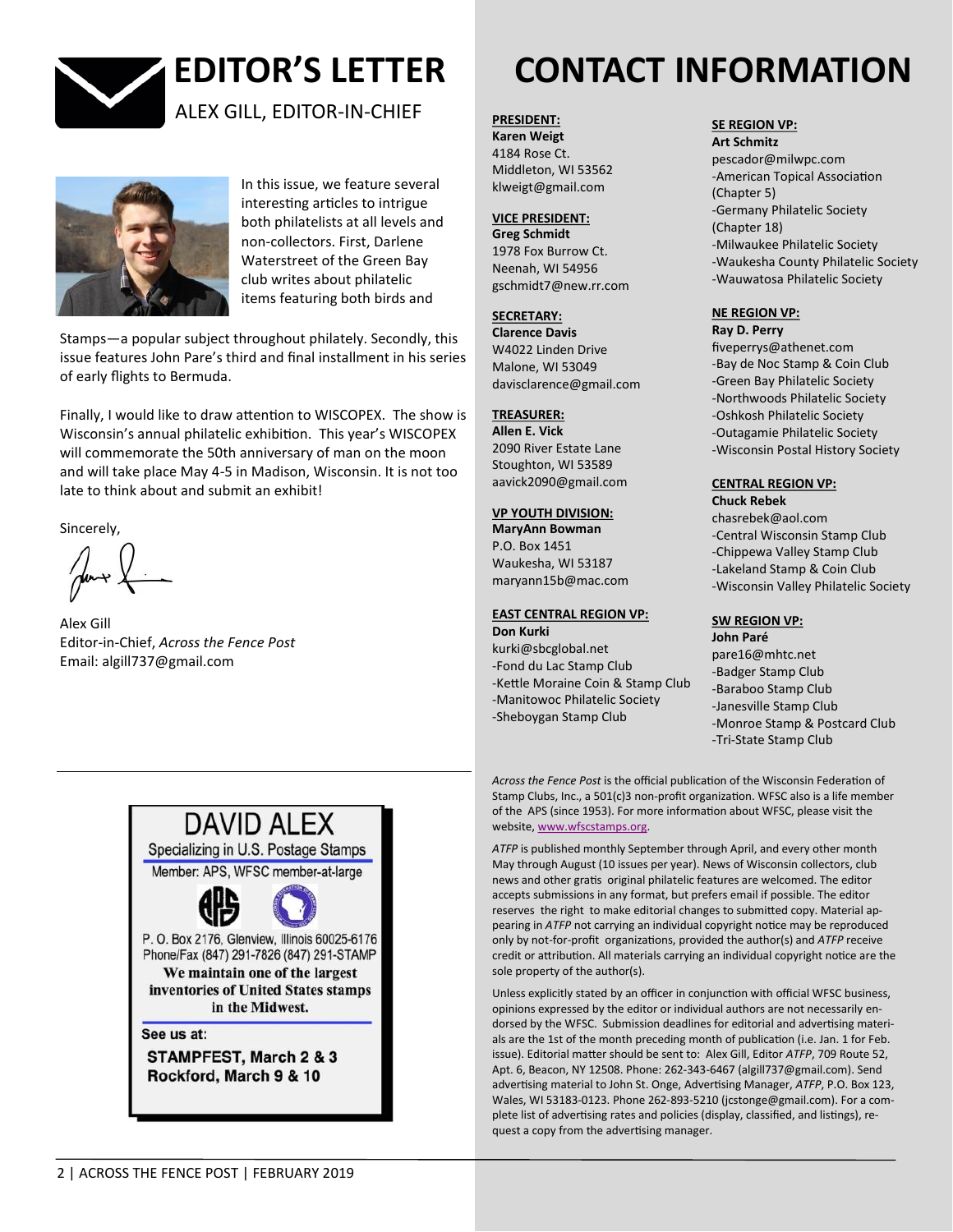# **CLUB CONNECTIONS** MARYANN BOWMAN, WAUKESHA COUNTY PHILATELIC SOCIETY

#### **MORE ABOUT TRIVIA CONTESTS**

In the December issue, I suggested that clubs try trivia questions if they needed a program in the spur of the moment. Dave Carney, who has connections to several different stamp clubs, wrote to tell me about two WFSC clubs that offer a different twist on stamp trivia programs.

The Oshkosh Philatelic Society has a trivia contest at every meeting. He states that some questions are very challenging but the unique aspect is that there is a prize for the winner of the contest AND a drawing to determine who has to create the next trivia contest.

The Green Bay Philatelic Society invites their members to submit the questions and then one club member selects the final questions. Members are given the questions a week prior to their meeting and come to the meeting with their answers.

#### **MOVING AWAY FROM FORMAL PRESENTATIONS**

Dave also writes that the Oshkosh Philatelic Society has gone away from presentations due to the difficulty of finding members willing and able to present. The executive committee determines topics that might be interesting to discuss and on the evening of the meeting, members bring examples of the items being discussed or questions abut the topic.

Their December meeting featured a stamp catalog game. Several packets of 20 U.S. and foreign stamps (equal numbers of each) were assembled. Members could work in groups of up to three to identify the stamps in their packet. For the U.S. stamps, they had to identify the type of stamp, the Scott number, and the year issued. For the foreign stamps they had to identify the name of the country, the Scott catalog number, and the year of issue. About 30 to 45 minutes was allowed for the activity.

My personal opinion is that this is a very worthwhile program. One cannot assume that everyone knows how to read a catalog and this practice exercise is a good way to do so without pointedly making anyone look unknowledgeable. Design numbers as well as the need to know about watermarks and perforation varieties provide an opportunity for mini-lesson as well.

#### **OPTING FOR THE SCAVENGER HUNT**

Another easy-to-assemble program idea is the philatelic scavenger hunt. A large pile of stamps and a list of what to look for is all that is needed. Don't make the list of topics too long. It is suggested that a bingo-type sheet with spaces be created so that members can fill the space with the stamp as it is found in the mixture.

There are already several prepared "hunts" on the WFSC website in the youth section. These could also be used at youth and beginner tables. The WFSC has some ideas such as Australia Stamp Hunt, Topical, American Symbols, Patriotic, Number, Cinderella, and Winter Olympics Stamps. These scavenger hunts are located under Youth—Club Leaders.

Scavenger hunts can be done for prizes as well. Offering points such as two points for every stamp unique to its category (meaning that no one else competing in the hunt has that same stamp in the same category) as well as one point for every space filled can be one method to try and determine a winner.

Likewise, a scavenger hunt can be completed at home before coming to a meeting. In that situation, you can become a bit more creative in the categories offering such ideas as a cover with the most stamps, the smallest envelope with a stamp, covers with the most postal markings, etc. A show-and-tell of items and discussion surrounding those pieces could make for an interesting evening of sharing.

If you have ideas for scavenger hunts, or a different format, or unique twist to the activity, share it with me and I will include your ideas in a future column. If you would like to have your scavenger hunt posted to the website, I can see that it is written in a format suitable for publication on the internet.

A special thank you to Dave Carney for sharing information - I'd love to hear from someone in your club too! You are all doing great work - let's use it to help others get excited about club meetings and programs.

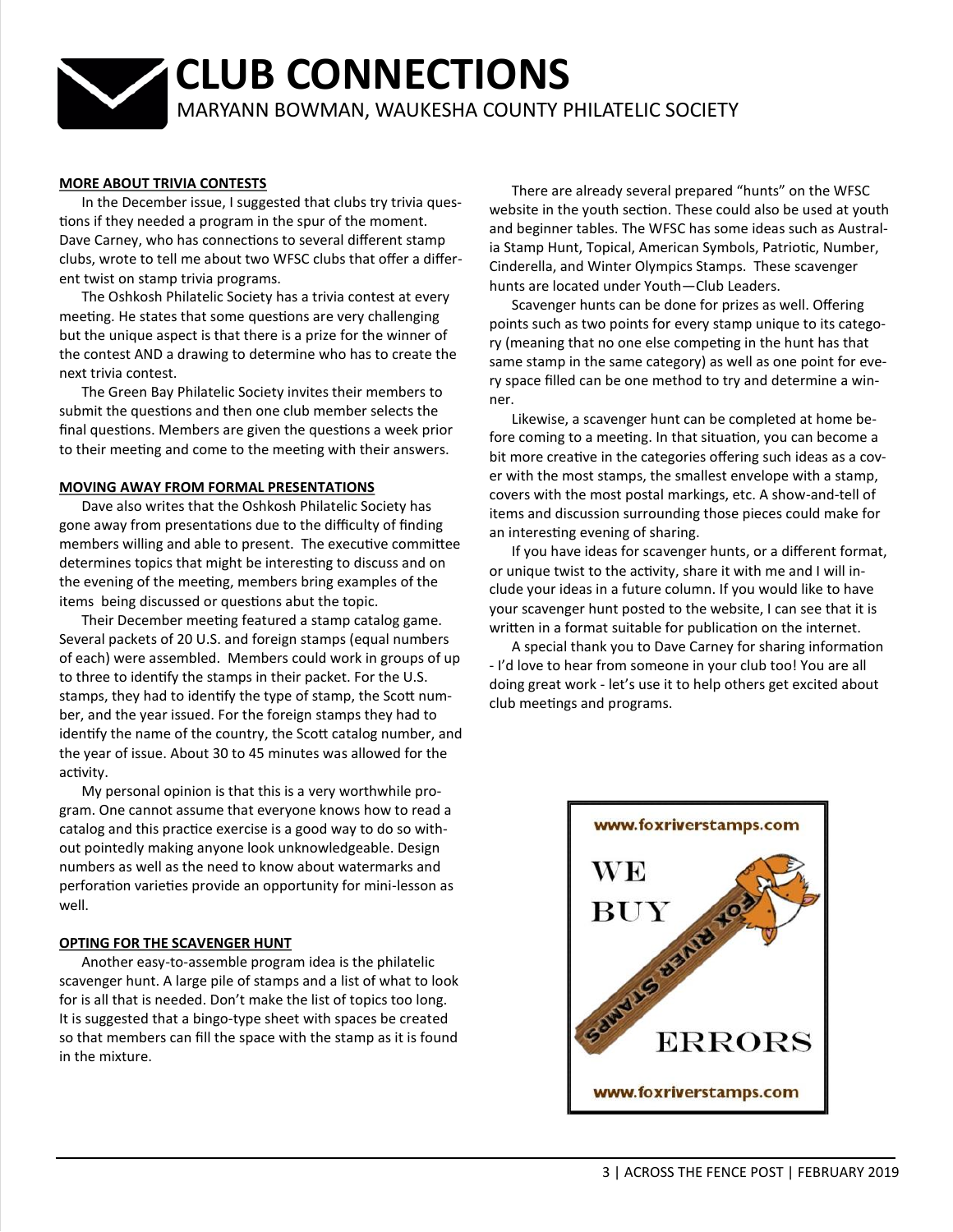



#### **CORRECTION**

The latest donation to the ATFP digitizing fund came from the Oshkosh Philatelic Society. Acknowledgement in the January *ATFP* failed to include that the \$25 donation was in memory of deceased OPS member Vern Gauger. Thank you again to the Oshkosh Philatelic Society.



#### **WISCOPEX '19 CALL FOR EXHIBITS**

Plan now to enter an exhibit at the annual Wisconsin Convention and Philatelic Exhibition. Show dates are May 4-5 at the Radisson Hotel, 517 Grand Canyon Dr., in Madison, Wis.

Traditional exhibit divisions offered at WISCOPEX '19 are Champion of Champions, Open (including Display), Single-frame, Youth, and Non-competitive. Frames are limited and on a firstcome, first-served basis.

WISCOPEX also encourages beginning collectors to participate in the non-competitive 4- and 8-page exhibit division. These smaller exhibits provide an opportunity for collectors to get a taste of this phase of philately. They also provide a means of showing the public a wide range of collecting interests. There are no frame fees for these 4- and 8-page exhibits, which will not be judged.

(Note: The theme for MILCOPEX '19 is Christmas. Consider a 4 or 8-page Christmas themed exhibit for WISCOPEX in May and enter it again at MILCOPEX in September.)

Request a prospectus and exhibit entry form from Exhibits Chair John Paré, 608-852-7358, [pare16@mhtc.net.](mailto:pare16@mhtc.net) These documents, which include rules and further information, also are available at the WFSC website, [www.wfscstamps.org.](http://www.wfscstamps.org) Just click on WISCOPEX.



**DONALD "DON" HUEBNER**, aged 86, of the Badger Stamp Club, passed away November 29, 2018, after a seven-month battle with cancer. He was a veteran, retired bank examiner, Badger and Packer fan, and an ardent collector of many antiques. Lorna May, his wife of 60 years, said "He got his love of antiques and collecting from my mother!"

Don especially loved and had a great eye for postal history and other items that had a story to tell. Sometimes it was just the eye appeal of the cover or postcard, but he had a lot of knowledge of "rates" and interesting destinations. If you did research on a cover or destination, Don was always appreciative, as it added to his knowledge. He had a great love for the postal history of the various Zeppelin flights and Zeppelin memorabilia, like toys, menus and books. He always asked a particular dealer friend about "what new treasures" he had acquired or had for sale. Don enjoyed attending shows and club meetings where he could search for new treasures. Don will be missed by our club. A full obituary can be found at: [https://www.cressfuneralservice.com/obituary/287674](https://www.cressfuneralservice.com/obituary/287674/Donald-Don-Huebner/)

/Donald-Don-[Huebner/.](https://www.cressfuneralservice.com/obituary/287674/Donald-Don-Huebner/)



**POSTAL HISTORY AUXILIARY MARKINGS, EFOS** AND VARIOUS ITEMS THAT CATCH MY EYE

> **Forest Hills Lodge** 1601 West Lane Rd. Loves Park, Illinois March 9-10, 2019

VISIT ME @ ROCKFORD 2-3-4 STAMP EXPO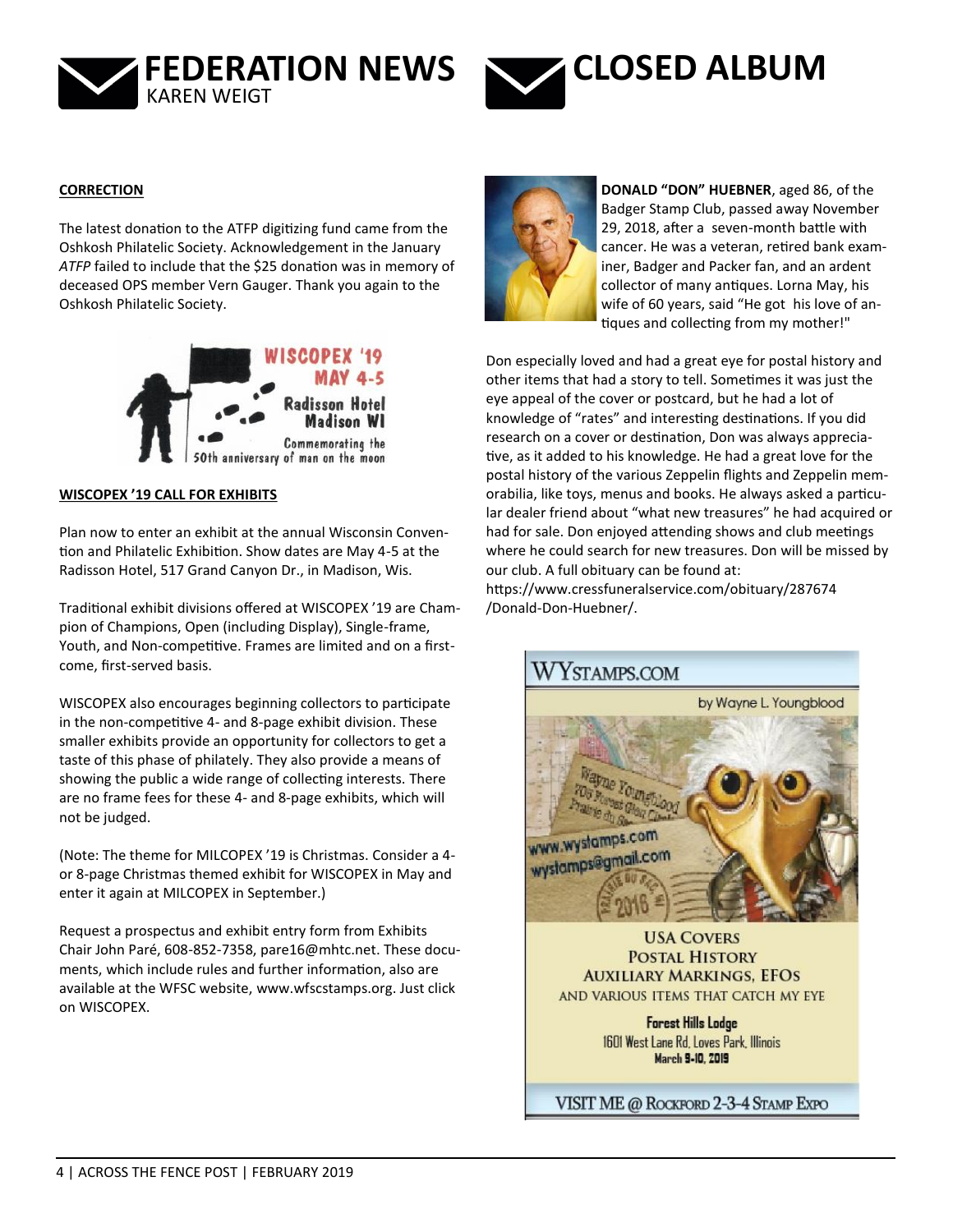

**BIRDS AND FLOWERS**

DARLENE WATERSTREET, GREEN BAY PHILATELIC SOCIETY



**Figure 1: U.S. Scott 1953-2002, a complete sheet of 50.**

The idea of state flowers originated in 1893 at the World's Columbian Exposition in Chicago, and bird watchers soon extended the idea to the selection of state birds. A pane of stamps honoring all of the states was suggested at least as early as 1932, when a pane of 50 with 48 state stamps, one for the District of Columbia, and a special stamp in the center was suggested. The earliest specific request for stamps picturing state birds came in 1935, and state flower stamps were suggested in 1937. The first state pane issued was the state flags pane in 1976 (Scott 1633-1682), which was highly successful, both in sales and on popularity polls. A follow-up pane with a combination of state birds and flowers was considered, but the U.S. Postal Service was in no hurry, believing that five or six years would be soon enough.

The president of Unicover Corp., producers of Fleetwood philatelic products, was sorry the Postal Service had not chosen birds and flowers instead of flags. While he couldn't issue stamps, he decided to offer a set of commemorative covers in 1978 postmarked in each of the state capitals on their statehood anniversaries, with the birds and flowers theme provided by the cachet art. The set was issued under the auspices of the National Audubon Society. As for the artist, Unicover chose wildlife artist Arthur Singer, who had illustrated *Birds of the World* in the 1960s. Singer's wife worked with him on the Fleetwood cachets until her death in 1978. Their son Alan helped with the project after his mother became ill, and later painted the flowers for the state Birds and Flowers stamps.

Perhaps based on the success of the Fleetwood covers, the Postal Service decided to issue a pane of Birds and Flowers stamps in 1982, and selected Singer as the artist. Unicover Corp. offered to contribute the artwork of all 50 of Arthur

Singer's original paintings for use on the stamps. But it was learned that the paintings, created for cachets several times stamp size, were in an unusable format and could not be adapted for stamp design without starting over and redoing the paintings. In late January 1980, arrangements were made between the Postal Service and Singer for the 50 Birds and Flowers to be painted for a fee of \$50,000 for the fifty designs.

The issue date was set arbitrarily as April 14, 1982, at an outdoor ceremony at the Tidal Basin in Washington, D. C. First day covers could be issued with the Washington cancellation with "First Day of Issue" in the killer bars, or with a handstamp cancel to be used in the fifty state capitals. Arthur and Alan Singer were named as the stamp designers. The pane (Scott 1953-2002) was first issued in a thirteen million print offering, and went on to sell over 500 million sets of the fifty stamps.

Unicover issued a set of Fleetwood first-day covers with the Washington cancel, and the original Singer cachets from the 1978 set. In 1985, another Fleetwood set of commemorative covers was issued, postmarked in each of the state capitals on their statehood anniversaries, like the 1978 set. However, this set had cachets done by Don Balke, a wildlife artist who grew up in northern Wisconsin. Because of a postage increase during 1985, the covers for those states with anniversaries late in the year required extra postage.

Sets of first-day covers were issued by popular cachet makers, and hand painted by artists ranging from simple folk art to detailed illustrations. Some cachets reproduce Singer's stamp art, while other cachets have original art, sometimes of the bird and flower for one state, sometimes for multiple states.



**Figure 2: The Wisconsin stamp on a first-day cover signed by then Wisconsin Gov. Anthony S. Earl.**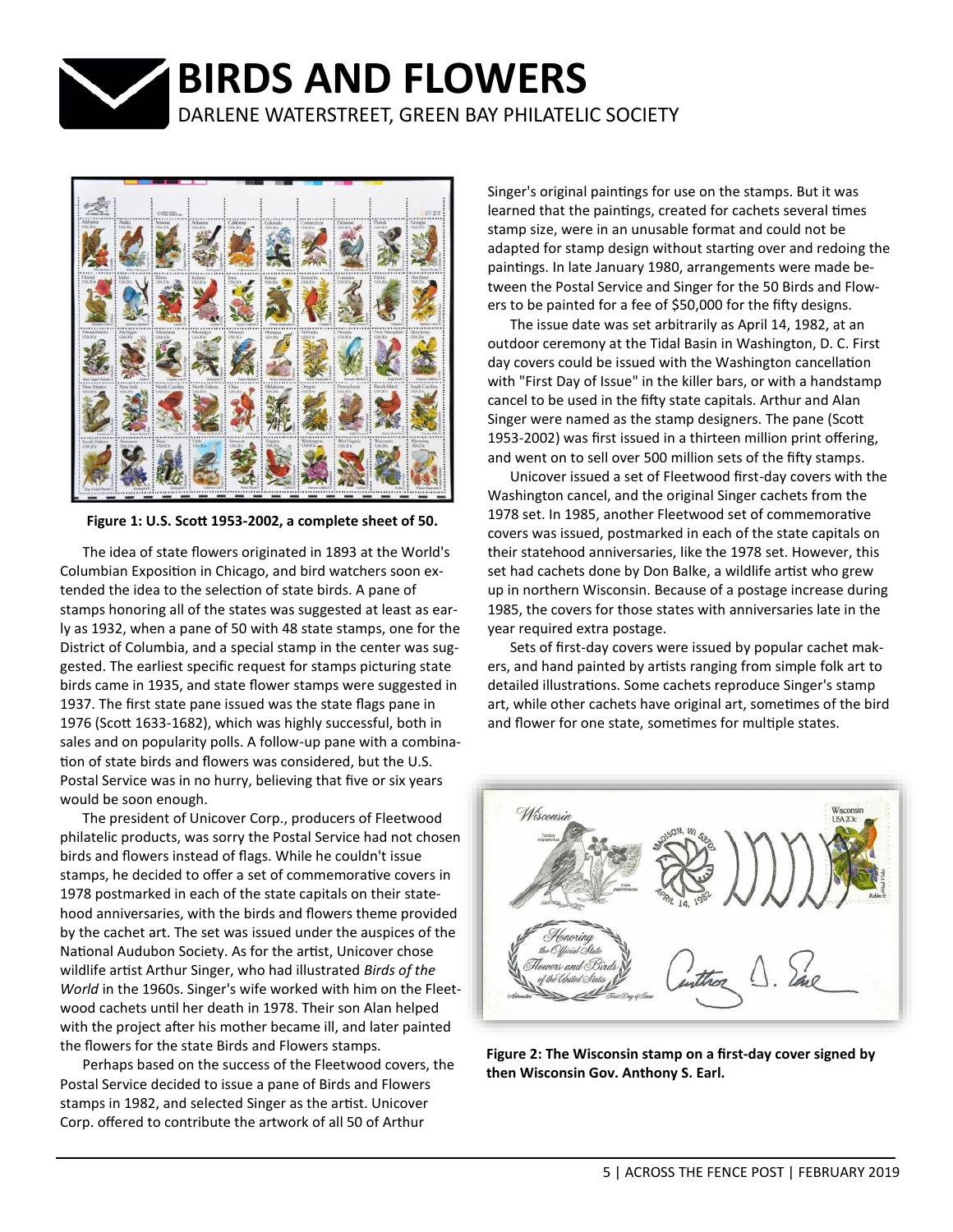In addition to covers, collectors can find mint sets, booklets, commemorative panels, proofcards, maxicards, trading cards, stamp pins, and other collectibles relating to the birds and flowers stamps. As recently as 2004, a company in Germany issued a calendar using U.S. state Birds and Flowers stamps as monthly illustrations.

Although the Postal Service would issue a number of 50-stamp sets after 1982, including North American Wildlife (1987, Scott 2286-2335) and Wildflowers (1992, Scott 2647-2696), it would be 20 years before there was another issue with each stamp dedicated to a specific state: the Greetings from America stamps in 2002 (Scott 3561-3610). Beginning in 2008 and ending in 2012, there was a return to the original idea of the 1976 state flag stamps, but this time the set consisted of 60 stamps because of the inclusion of the U.S. flag as well as flags of territories and was issued as six sets of coil stamps.



**Figures 3-6: A collection of covers created for the series and a collection of lapel stamp pins commemorating the stamps.**



MILWAUKEE PHILATELIC SOCIETY'S SPRING STAMP BOURSE

# **STAMPFEST '19**

SATURDAY MARCH 2ND 10 AM TO 5 PM SUNDAY MARCH 3RD-10 AM TO 3 PM Postage Stamp Dealers from the Midwest BUYING AND SELLING Stamps and Covers from the United States and Worldwide First Day Covers, Postcards, Box Lots, Albums, and much more!

## FREE ADMISSION - FREE PARKING - HOURLY DOOR PRIZE DRAWINGS



SAY GOODBYE TO GONZAGA-LAST SHOW BEFORE THE WRECKING BALL-55 YEARS OF MEMORIES-SINCE 1964

> St. Aloysius Gonzaga Hall (South on 92nd St. at Greenfield Ave)

1435 S. 92nd Street West Allis, Wisconsin

LAST SHOW AT GONZAGA - NEW LOCATION IN 2020 - STAY TUNED!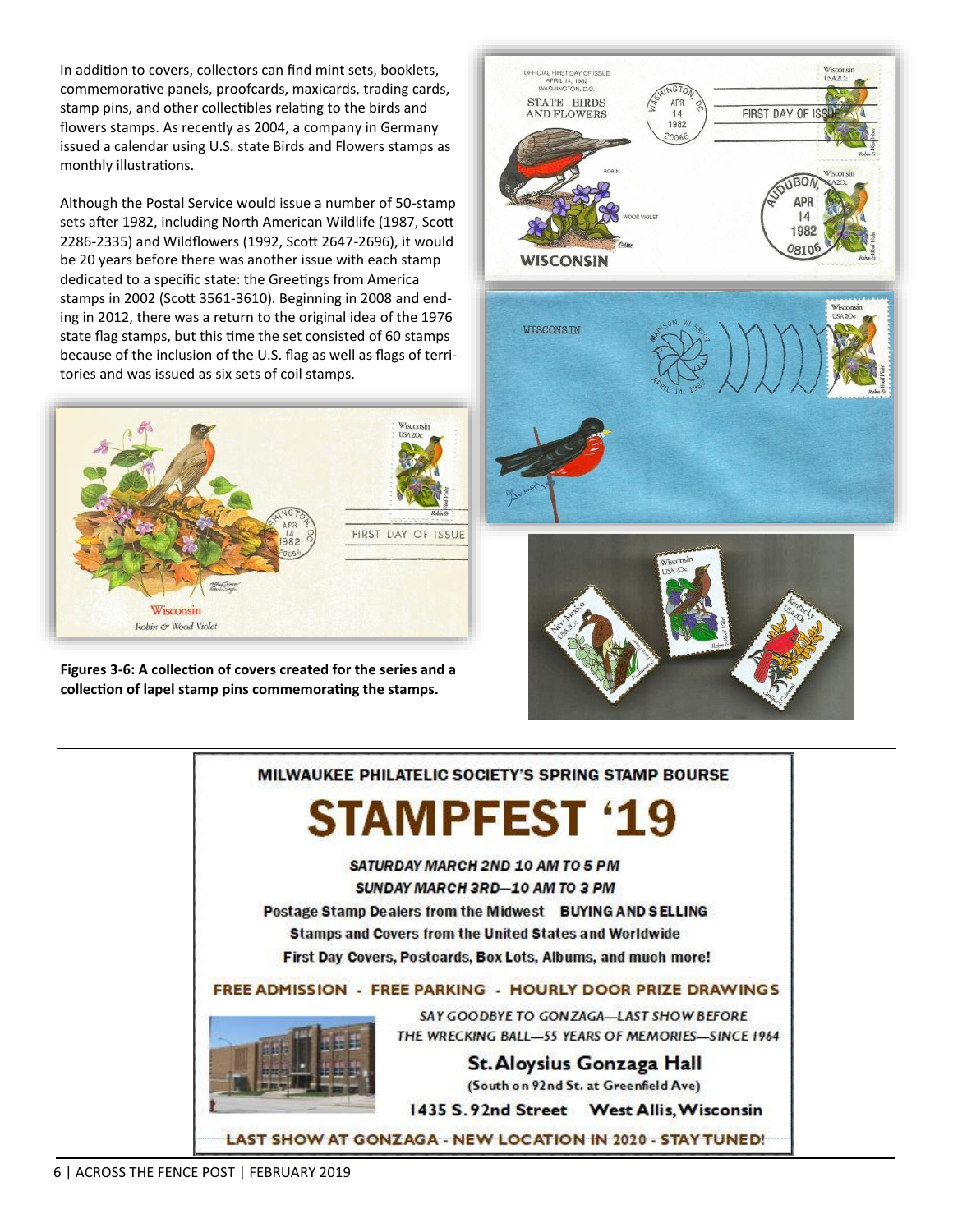

 On January 3, 1931, Mrs. Beryl Hart, a 26 year old widow and an experienced pilot, and Lt. William S. MacLaren, USNR, a pilot and navigator, departed North Beach, Queens, New York (later La Guardia Airfield) and set out for Bermuda. The two aviators flew *Tradewind*, a custom-built white Bellanca CH300 that carried 400 gallons of fuel. They also carried cargo as Hart wanted to demonstrate the feasibility of aircraft carrying cargo across the Atlantic. Because of that, her flight was often referred to as the "payload flight."

 Their plan was to fly to Bermuda then to the Azores and finally to Paris. But, after several hours in the air, bad weather and a broken sextant forced them to head to Hampton Roads, Virginia. They remained at the Naval Operating Base in Norfolk until the morning of January 7, 1931 when they departed for Bermuda. They landed in Hamilton Harbor in the early afternoon completing a six-hour and 660 mile flight to Bermuda. This was the first non-stop flight from the U.S. that set down in Bermuda.



**Figure 2**

Amidst the cargo were postcards and letters cancelled in the United States at East Orange, New Jersey. on January 3, 1931, which were back-stamped in Hamilton or St. Georges or both on January 8, 1931. The cards were the second effort by stamp dealer A.C. Roessler to profit from these early flights to Bermuda. You may recall he prepared cards for the 1930 flight of *Miss Columbia.*

On January 10, after three days of rest they departed Bermuda. They planned on the flight to the Azores taking 21 hours and were due to arrive in Horta at 8:15 a.m. the next day. These two aviators were never heard from again. A search by ships in the area was futile. A few weeks later a ship reported seeing possible wreckage 20 miles north of Horta.



**Figure 1**

Figure 1 shows an envelope cancelled in East Orange, N.J. and carried by MacLaren on the flight. He mailed the letter in Bermuda to himself in the U.S. The back of the cover is franked correctly with a Bermuda 1-penny stamp for carriage by sea to the United States.

Figure 2 shows the backs of two cards that have the same cachet on front as the cover in Figure 1. The back of one postcard carries the ominous statement many believed was printed by Roessler after the crew had been lost. Most believe that he placed the statement next to MacLaren's signature to make it appear that the statement was from MacLaren. Thirty-nine of these cards have been reported. Seven similar cards without the statement on the back have been reported and are, therefore, scarcer. All the cards are franked on the back with a Bermuda half-penny stamp paying the correct postcard rate.



**Figure 3**

Figure 3 shows a card thought to have been prepared by Roessler or a German stamp dealer von Weigand in anticipation of *Tradewinds* arriving in the Azores. The news clipping was pasted on the card later. The next airplane flights to Bermuda took place six years later in May, 1937 with the advent of large commercial flying boats that carried passengers, mail and cargo.